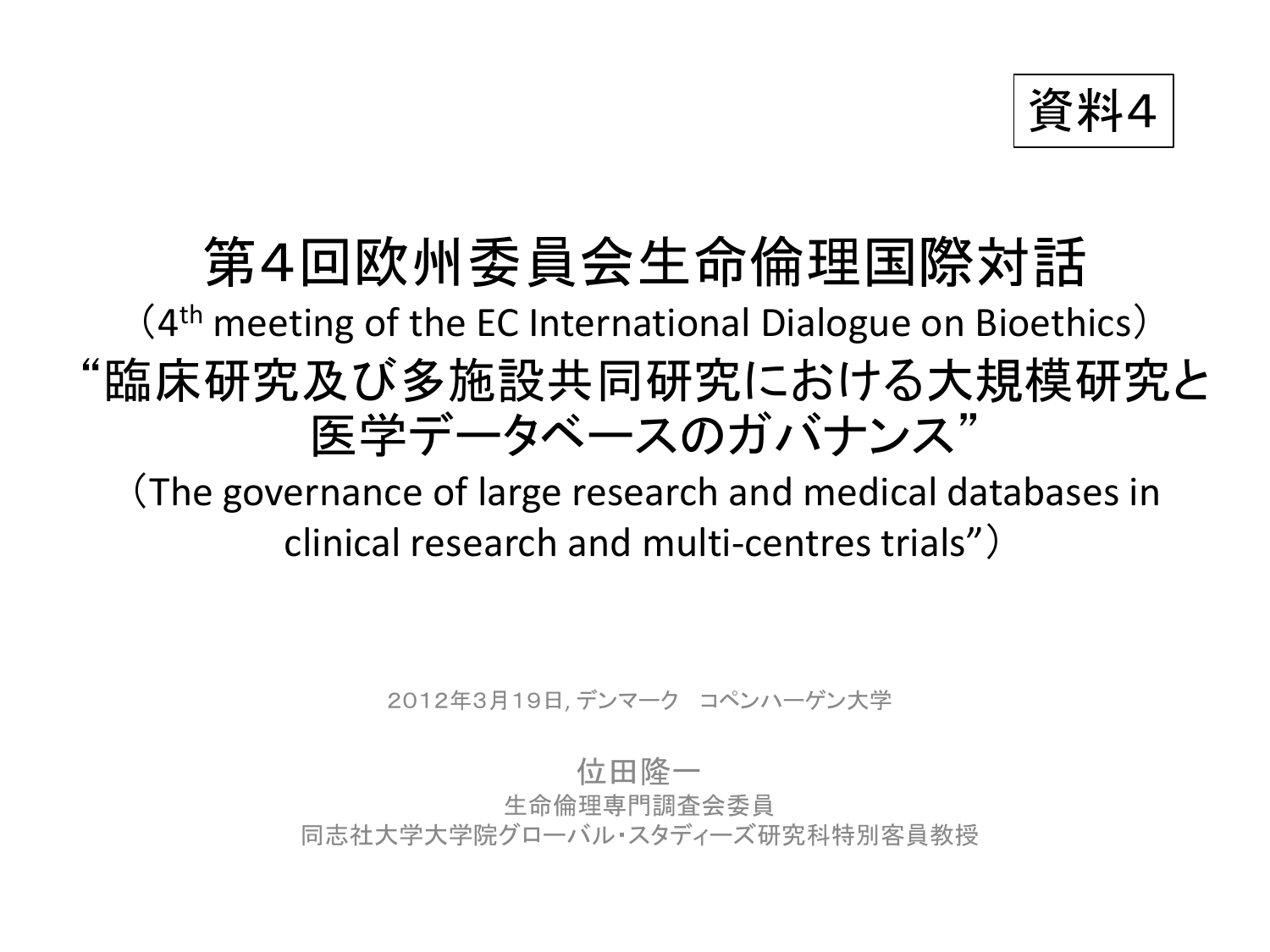## プログラム(1)

#### 第1セッション

座長: 欧州科学技術倫理グループ(EGE) 委員長 Julian Kinderlerer 歓迎の辞

- M. Salvi 欧州科学技術倫理委員会(EGE) 事務局長
- J. Kinderlerer: EGE 委員長

 J. Birkler: デンマーク国家倫理委員会委員長 基調講演

- A. Glover: バローゾ委員長付主任科学顧問
- B. Thomsen: 欧州議会
- M. Jørgensen:Novo Nordisk

 R. Halila: ヘルシンキ大学法学部教授 討論

### 第2セッション(1)

座長: Michael Voniatis (キプロス) 「臨床研究及び多施設共同研究における 大規模研究と医学データベース」

 アルゼンチン(A.Kemelmajer de Carlucci) カナダ (P.Moody-Corbett) 中国 (Qiu Reng-Zong) エジプト (L. Ragab) インド (V.Kumar) インドネシア (A. Purwadjanto) 日本 (位田) 討論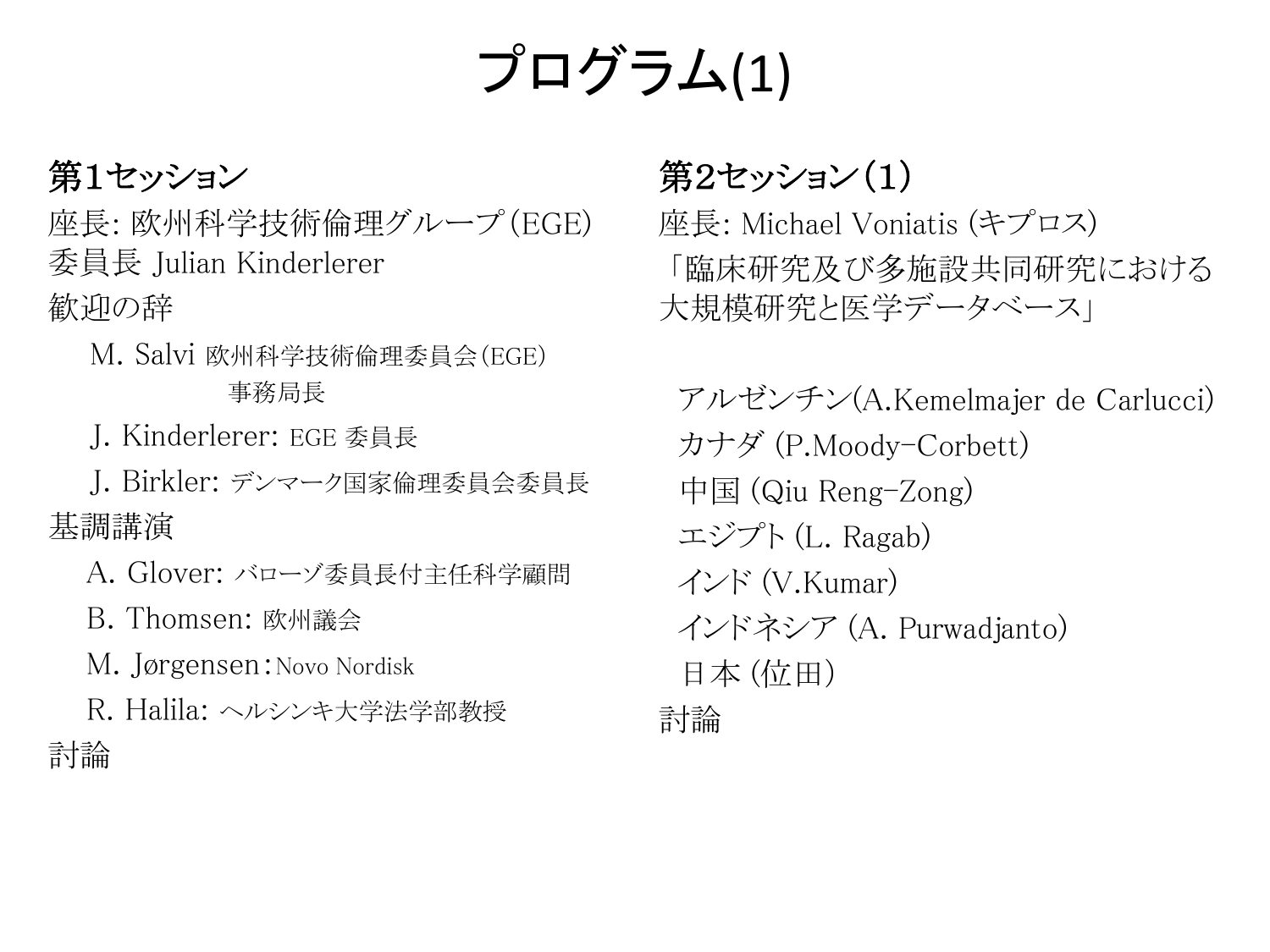## プログラム(2)

#### 第2セッション(2)

座長: Michael Voniatis (キプロス国家生命倫理 委員会委員長、次期EC議長国) 「臨床研究及び多施設共同研究における 大規模研究と医学データベース」

 汎アフリカ倫理・生命倫理会議 (COPAB) (P. Effa) フィリピン (L. de Castro) ロシア (V. Vlassov) 南アフリカ (D. du Toit) ノルウェイ (R. Lie) スイス (O. Höffe) 討論

#### 第3セッション

座長: L. Nielsen EGE副委員長(デンマーク) 「臨床研究及び多施設共同研究における 大規模研究と医学データベース」

ユネスコ WHO

COHRED(Council on Health Research

for Development)

討論

閉会挨拶 :

J. Kinderlerer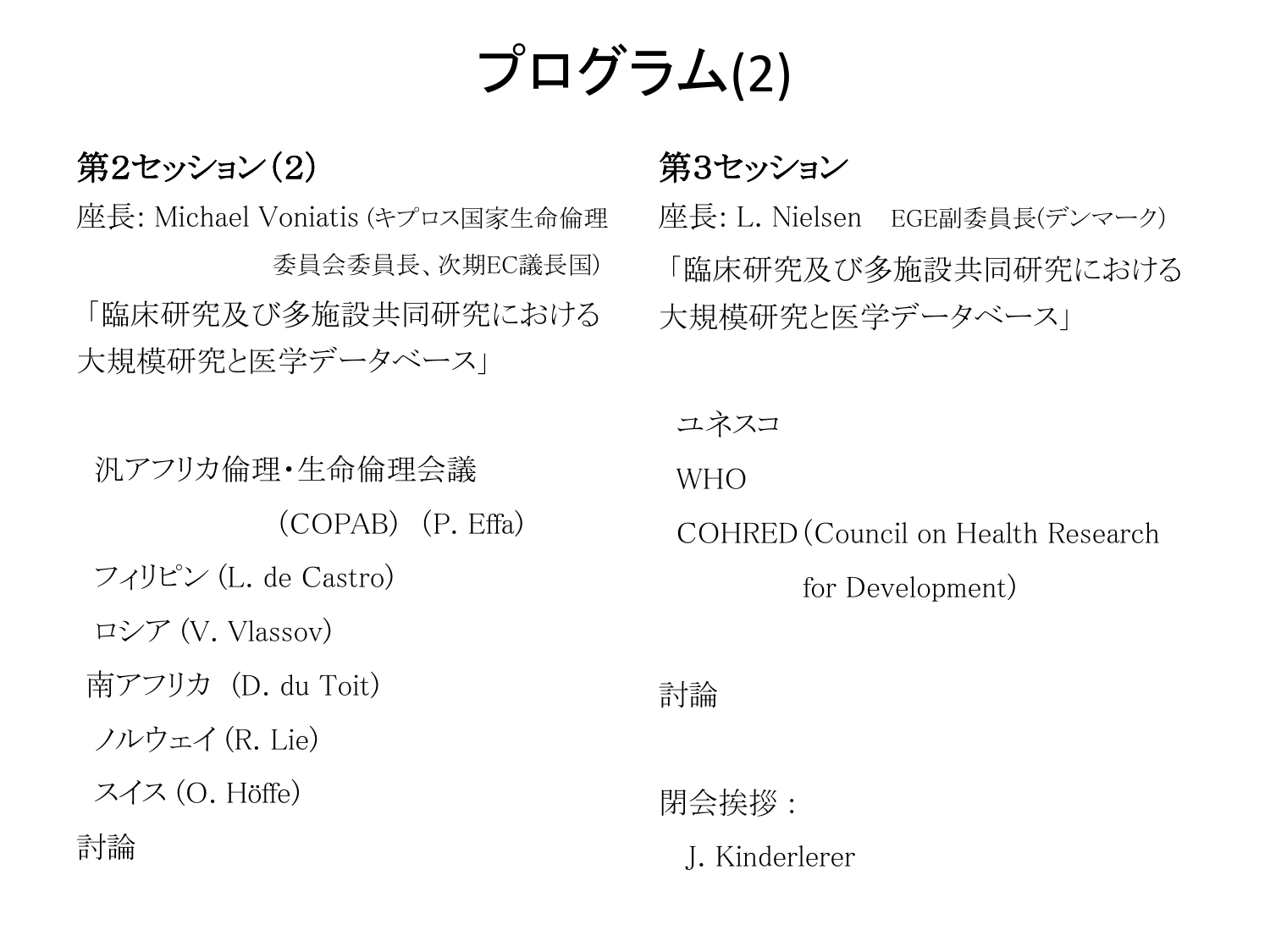主な意見

M. Salvi(EC)

2012EC報告書「大規模研究とデータベース」、 臨床研究指令改正作業中

EGE-WGバイオバンク報告書参照。

Glover

科学技術・工学はEUの発展の基礎。科学は不確実なものの探究であり、不確実を政策 決定に翻訳する必要。

潜在的可能性がデータの中にある。

Thomsen:

倫理は科学者にとって単に義務のみではなく、科学の中心に位置するもの

Jørgensen:

製薬会社としての生命倫理政策(方針)の策定。

大規模研究データベースの利用に関連する問題

 臨床研究の登録データベースのデータベースが必要=臨床研究の透明性 保健当局・アカデミア・産業界の協力が必要

 各国規則及び倫理審査委員会について調和(harmonizationが必要) Kinderlerer (結論):

ネットワークの重要性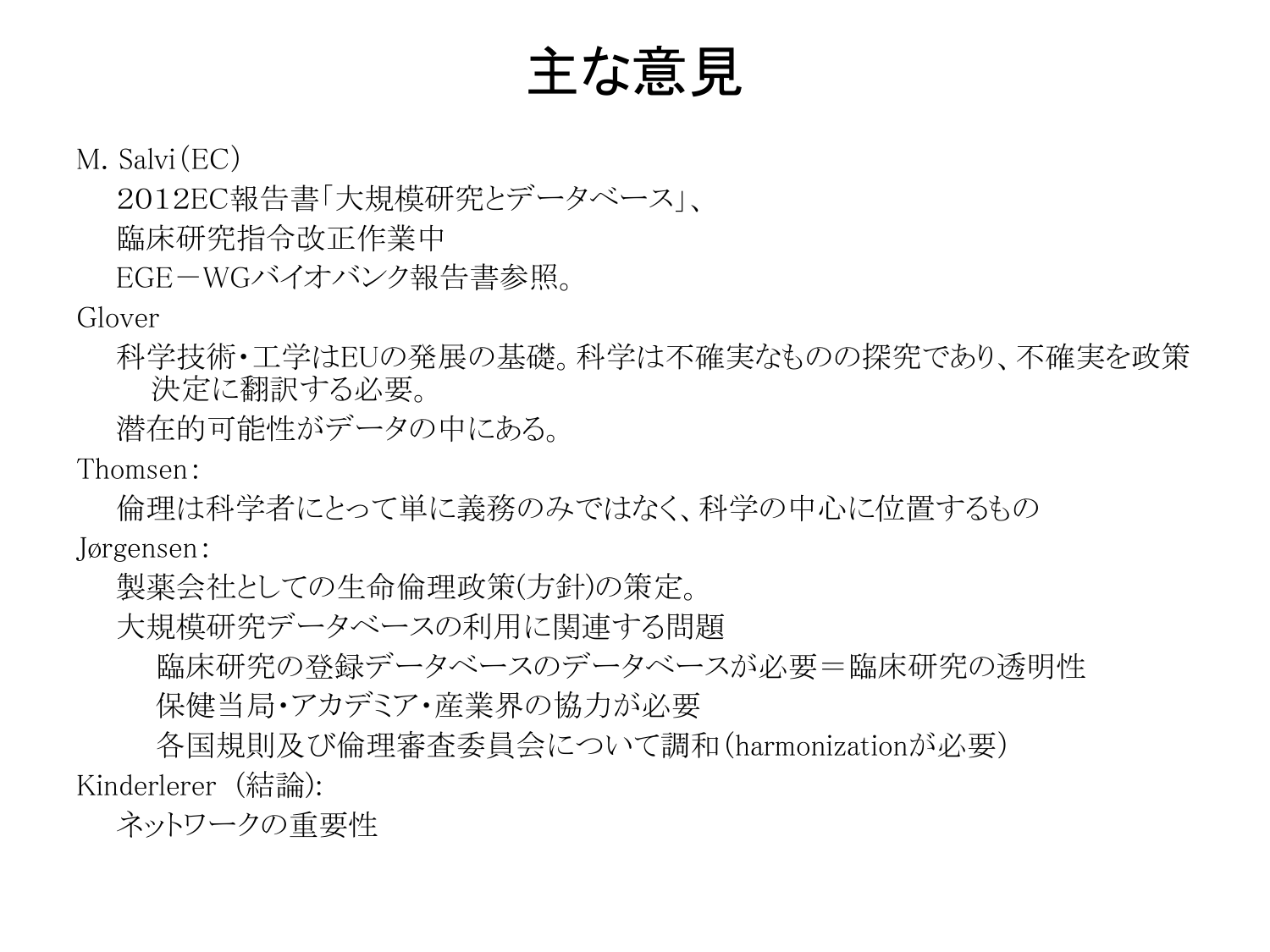## 主な意見(2)

#### Halila:

国際生命科学研究における倫理原則

1)情報の機密性保護

2)「同意」の概念の再考

3)弱者保護

4)透明性確保

 国境を越えた試料とデータの移動+倫理審査委員会の役割増大 5)バイオバンクのガバナンス

6)医学・薬学研究のコスト問題

バイオバンク問題

欧州生物医学条約、勧告2006(4)、EU指令95年+2001年

国の如何を問わず被験者全員の保護

規則は研究の倫理性を高めるか?

 Yes:被験者の保護、基準としての役割、質の確保、信頼性 No: 規則があまりに多すぎると研究を阻害する。

 研究の進展のもつ複雑な性格の考慮 公開性と透明性+相互理解+協力と相互交流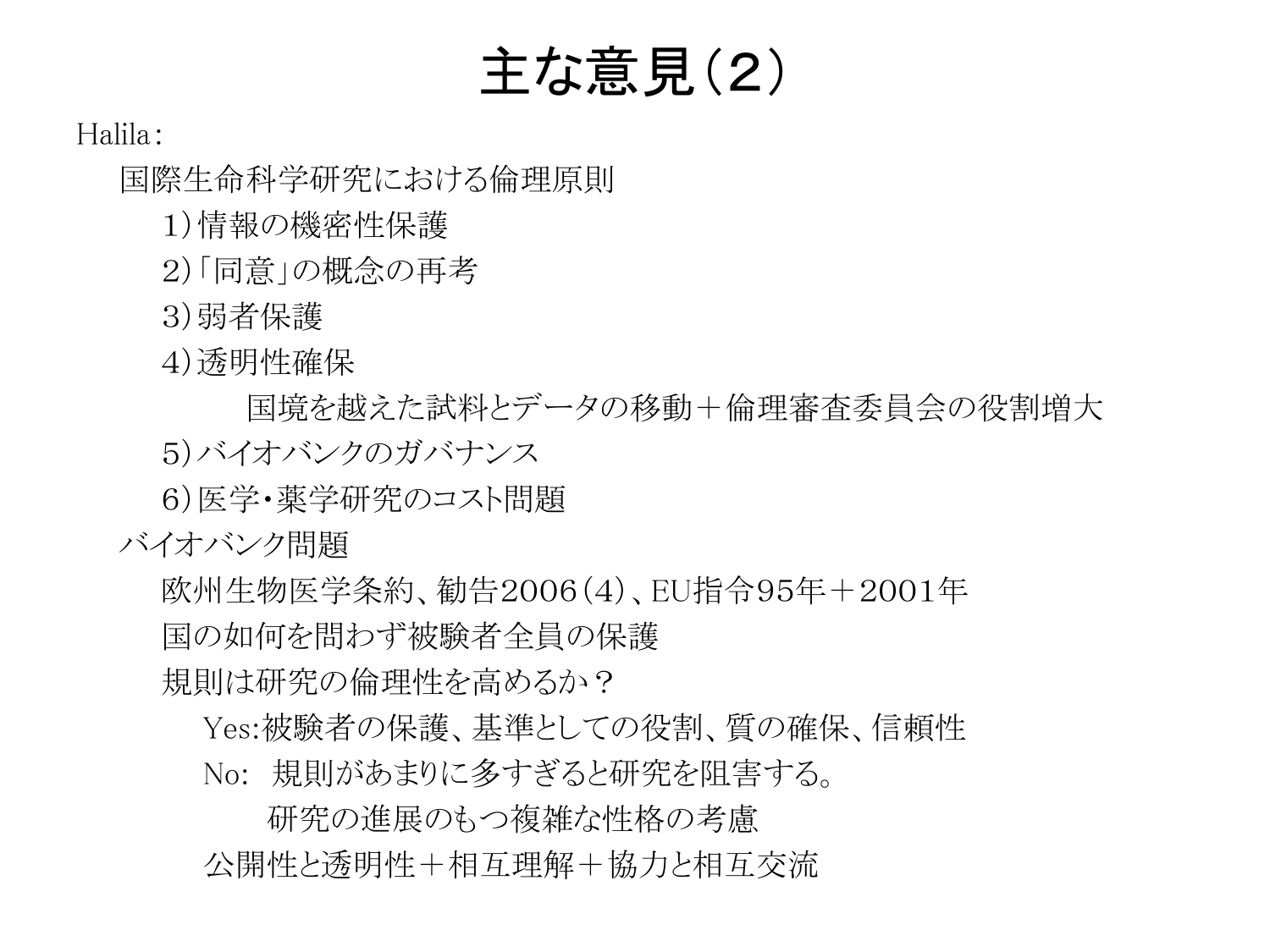### 主な意見(3):非EU諸国

#### カナダ:

特許指向的研究戦略(SPOR) 策定

医学研究の倫理審査の簡素化

 基準の発展と倫理審査の簡素化へのコンセンサスの構築 中国

中国におけるプロ・サイエンスの文化

2006~2020中長期科学技術発展計画:大規模医学研究とDB構築へのイニシアチヴ 倫理規則:①倫理教育研修、②研究倫理の歴史からの教訓、③研究デザインの倫理、

 ④有効なIC(一般・広範同意の導入)、⑤幹細胞臨床実験・利用の倫理問題 機関内・地域倫理審査委員会(IERC)の制度化と能力向上

50万件(Kadoorie慢性疾患コホート:UKと共同2004)→2008に515000人分収集完了 国際多施設共同研究の倫理問題

 不平等(米国規則遵守のみ・中国法言及なし)、搾取、遺伝子流出と遺伝子戦争、 成果の公平な還元、費用対効果、

各種DBの中央集積化に対する抵抗

SFDA 2010「薬事治験の倫理審査に関する指針」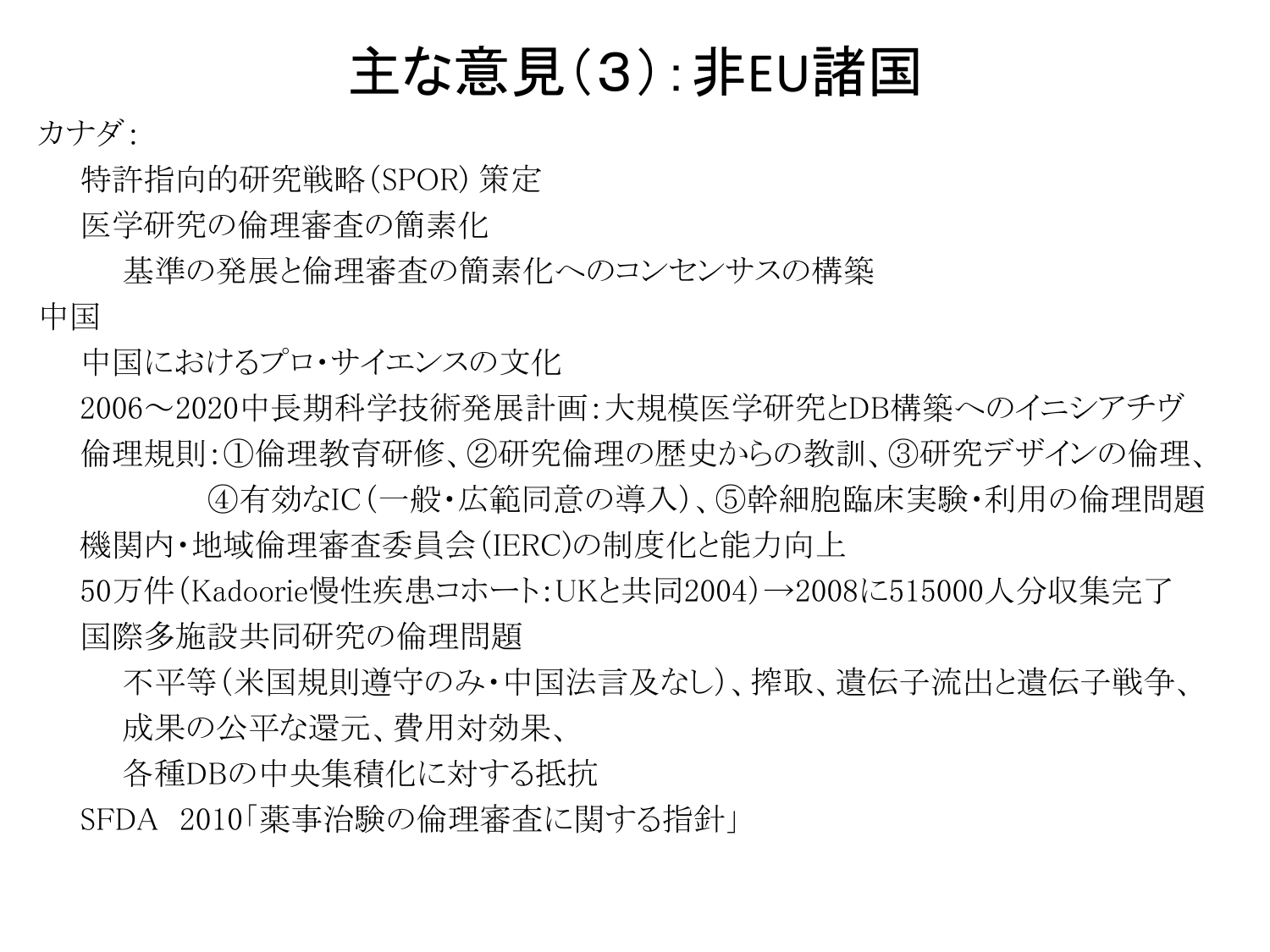### 主な意見(4):非EU諸国

#### ノルウエー

DBのガバナンス問題

CONOR 20万人コホート、 母子コホート 10万人妊婦、7万人父、

NOWAC ノルウエー婦人ガン研究 17万人女性

大規模DB=1970代から存在

2003バイオバンク法、 2006研究倫理法、2008生物医学研究法

 MIDIA研究2007 Ⅰ型糖尿病環境原因研究 2001年開始 47000人の子供 2007年中止 (親が遺伝的リスクについての開示を条件として同意したが、

生命科学技術法では子供の予測的遺伝子検査を禁止)

フィリピン

新生児の全国スクリーニング開始 →大規模なDB

アフリカ(COPAB)

アフリカ人権憲章付属生命倫理議定書

 MDGsの一環としての生命倫理:アフリカ開発と生命倫理決議 スイス

 連邦制下での倫理委員会の一貫性=倫理審査委員会は各州の権限 指導的倫理委員会(leading committee)システム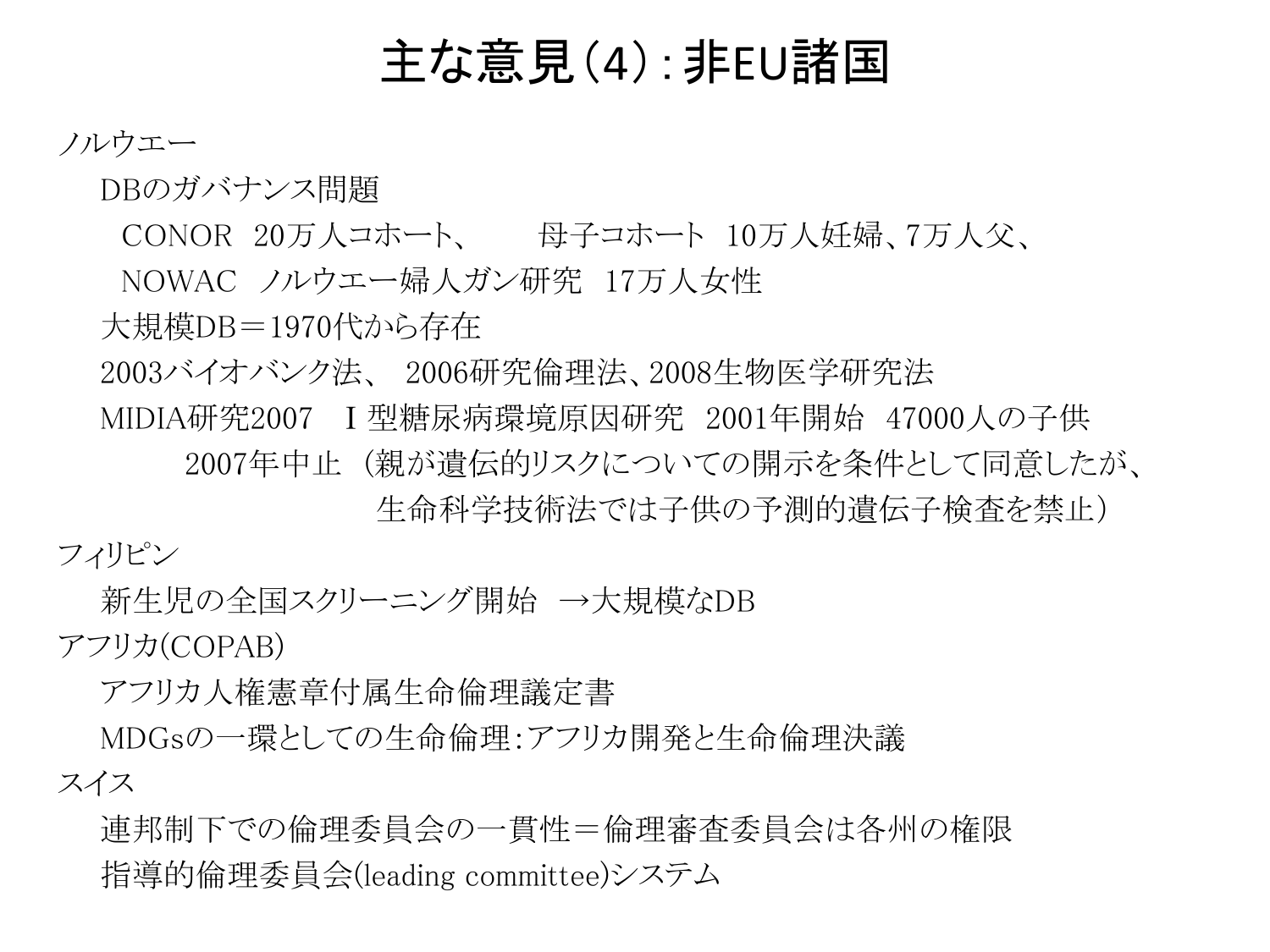### 主な意見(4):非EU諸国。国際機関等

インドネシア

 H5N1、H1N1感染の事例での対応による教訓 インドネシア研究者の能力向上と知見・技術の移転 国際多施設共同研究による能力向上と社会的協力

→IC、IRB等の倫理課題の展開

エジプト

生命倫理体制の現状紹介

ロシア

国際共同研究、DBの現状紹介

W<sub>H</sub>O

2006 International Clinical Trials Registry Platform

Global Summit of National Bioethics Advisory Bodies

UNESCO

GEObs Global Ethics Observatory COHRED (NGO)

共同研究におけるデータ共有:特に低所得・中所得諸国

ネットワークの構築=個人情報保護法・IP法、低・中所得諸国での法制度整備 県連法規則の実施のための制度・構造的未成熟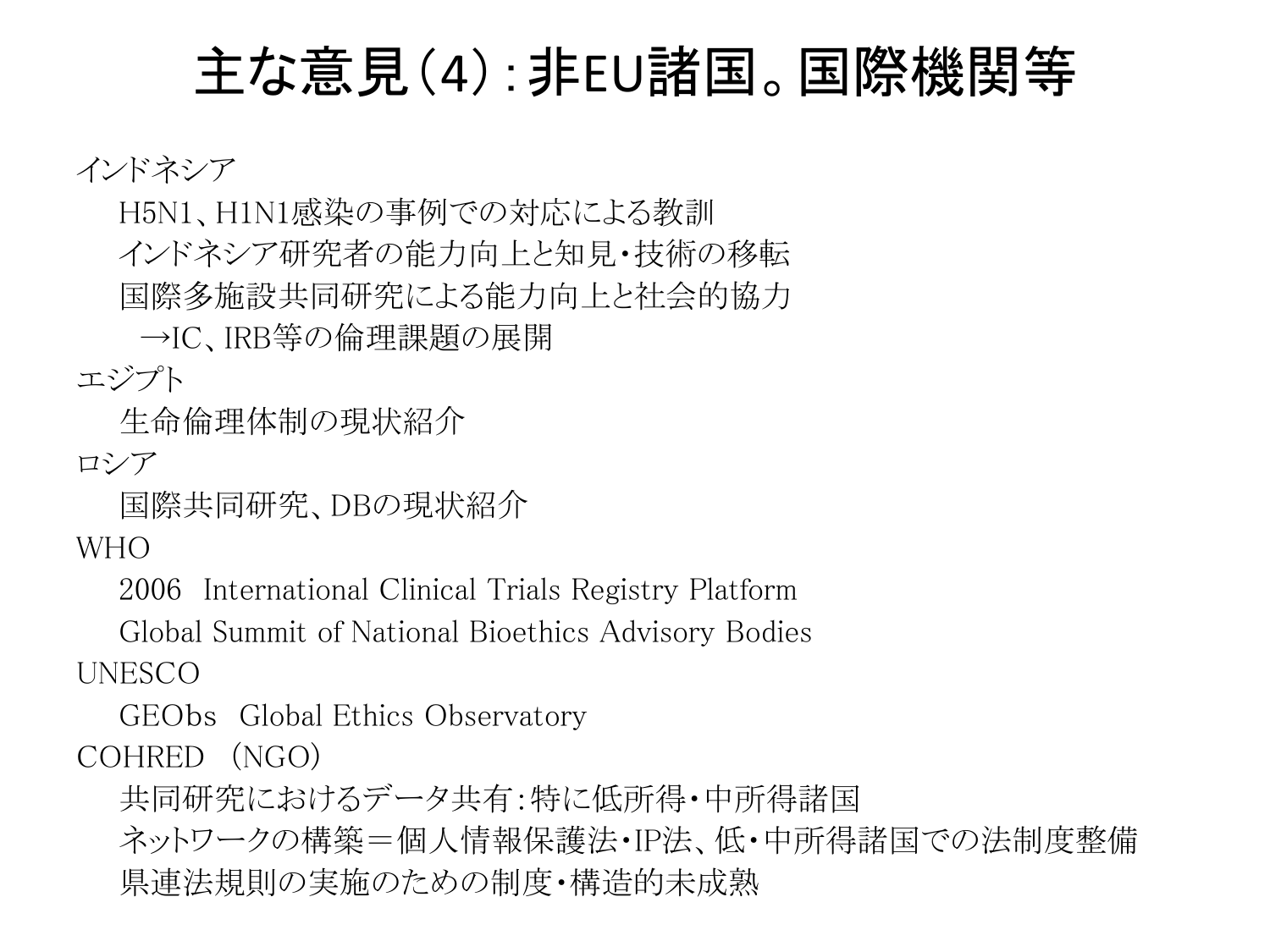(以下は位田発表スライド)

# Large Research and Medical Databases in Clinical Research and Multi-centre Trials in Japan - problems and Perspectives –

Ryuichi IDA,Prof.

Member, Expert Panel on Bioethics, Council of Science and Technology Policy, Japan 4<sup>th</sup> ECIDB, June 19 2012, Copenhagen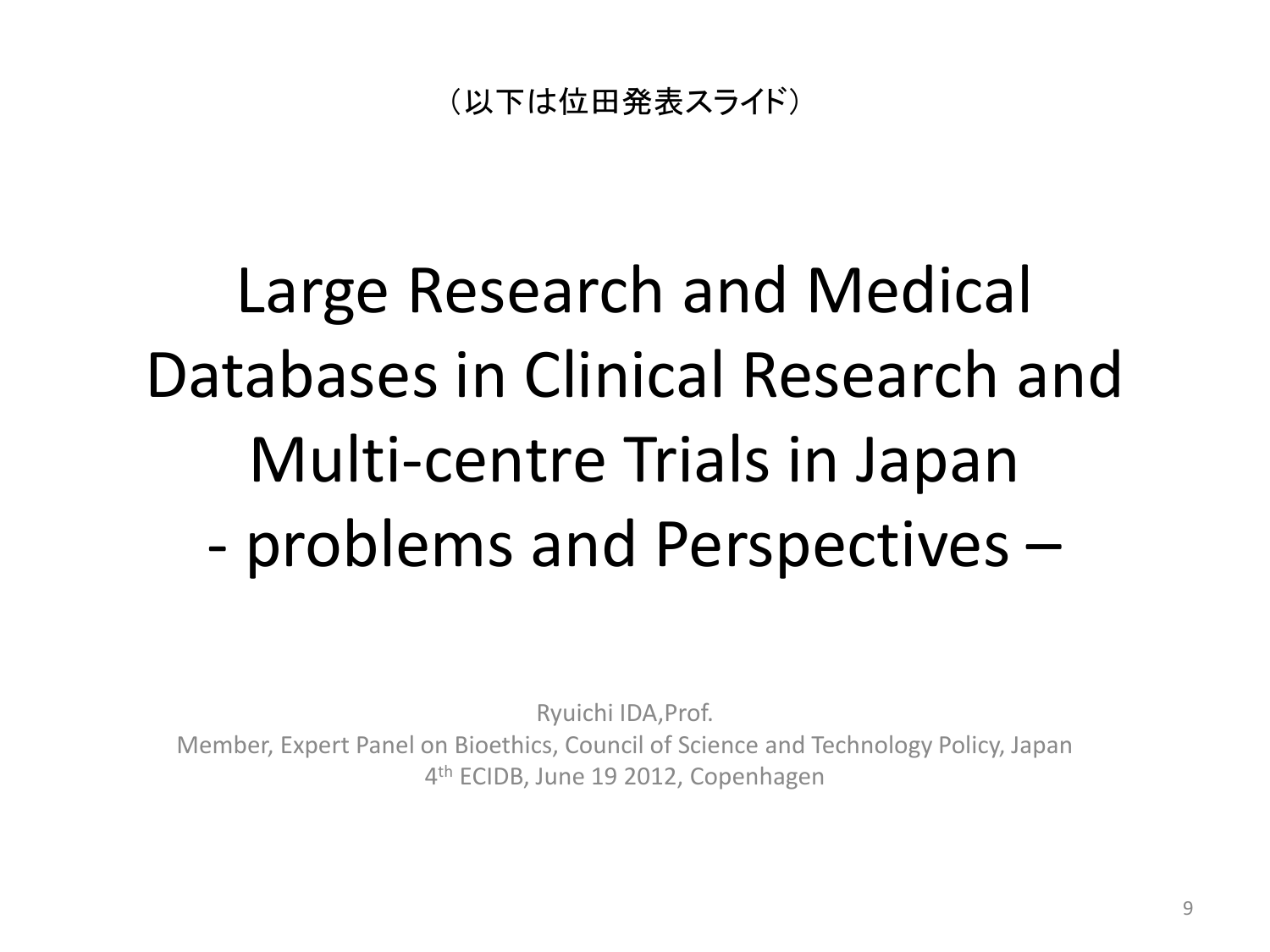## Foreword

Expert Panel on Bioethics, Japan's national Bioethics body, does not include clinical research in its competence. The competence coverage of the Panel is rather *in vitro* research in life and medical sciences. The view expressed here is my personal view. Ryuichi IDA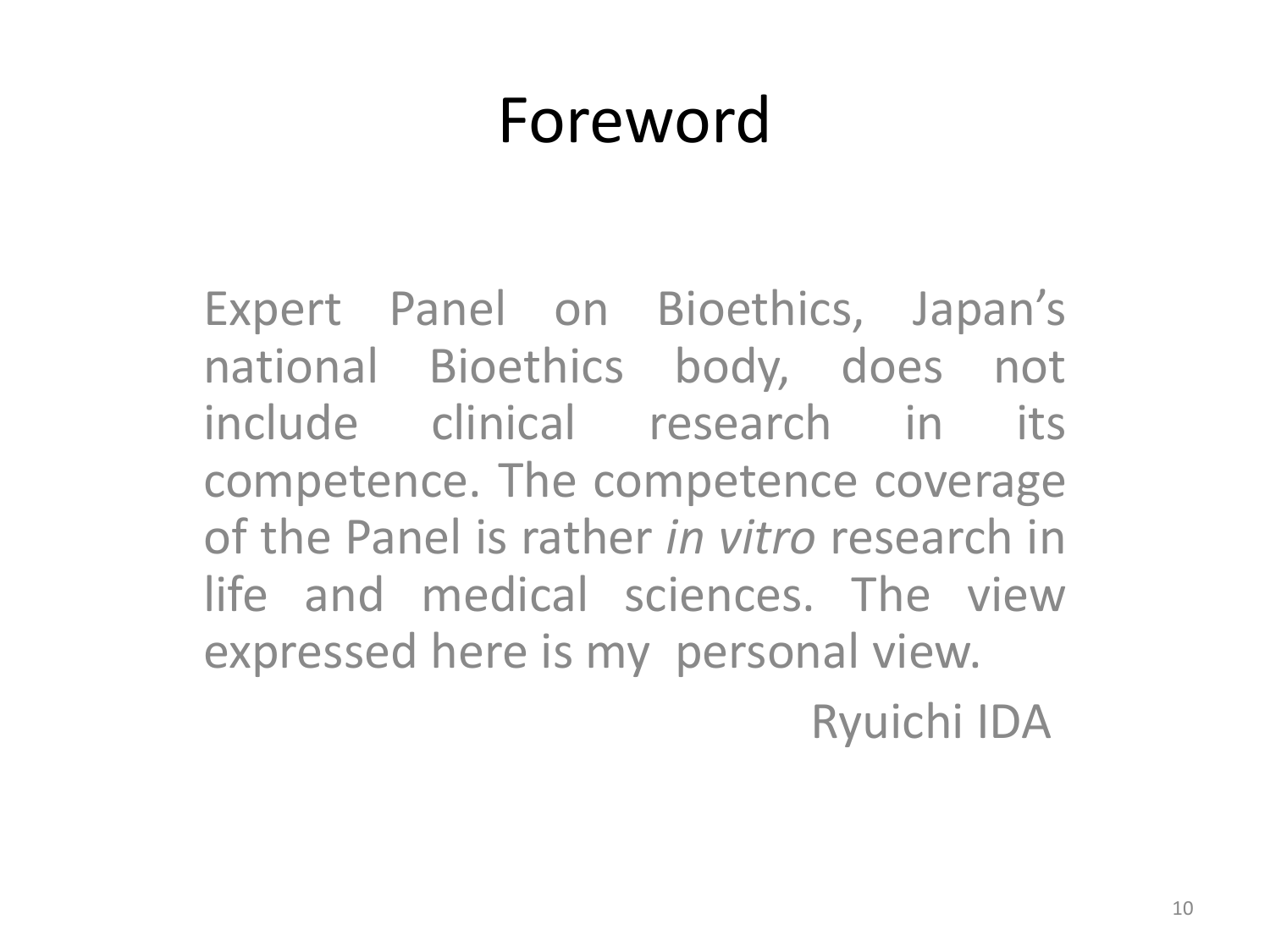## Current situation in Japan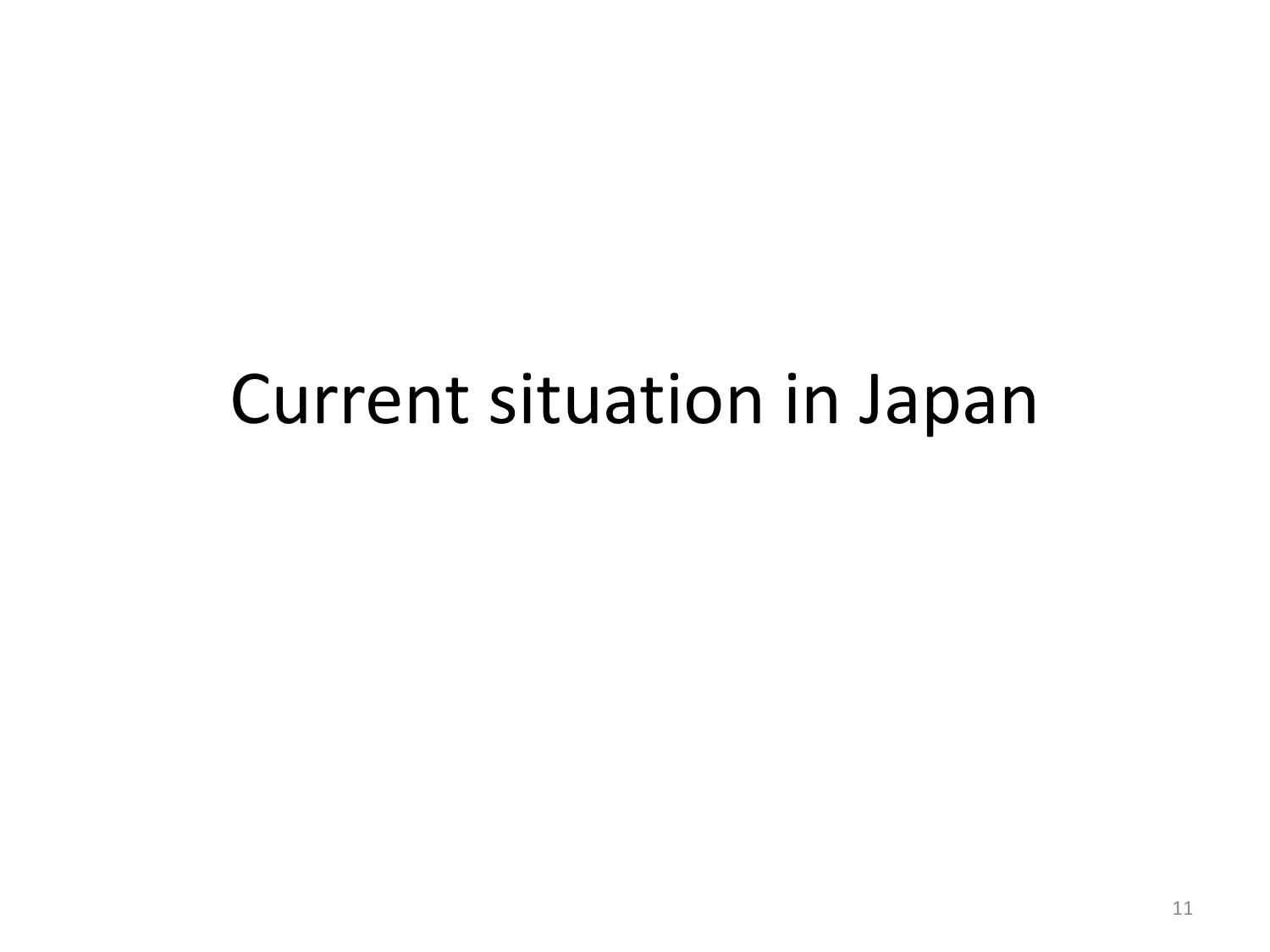# Double system of clinical research

1. Drugs

Law on Pharmaceutical Matters

2. Medical treatment

No legislation,

Administrative guidelines = non-binding

- 1) Ethical Guidelines on Epidemiological Research
- 2) Ethical Guidelines on Clinical Research
- 3) Ethical Guidelines on Research using Human Stem cell
- In any law or legislation, there is no provision on large research nor medical database

Distinction between drugs clinical trial and medical clinical research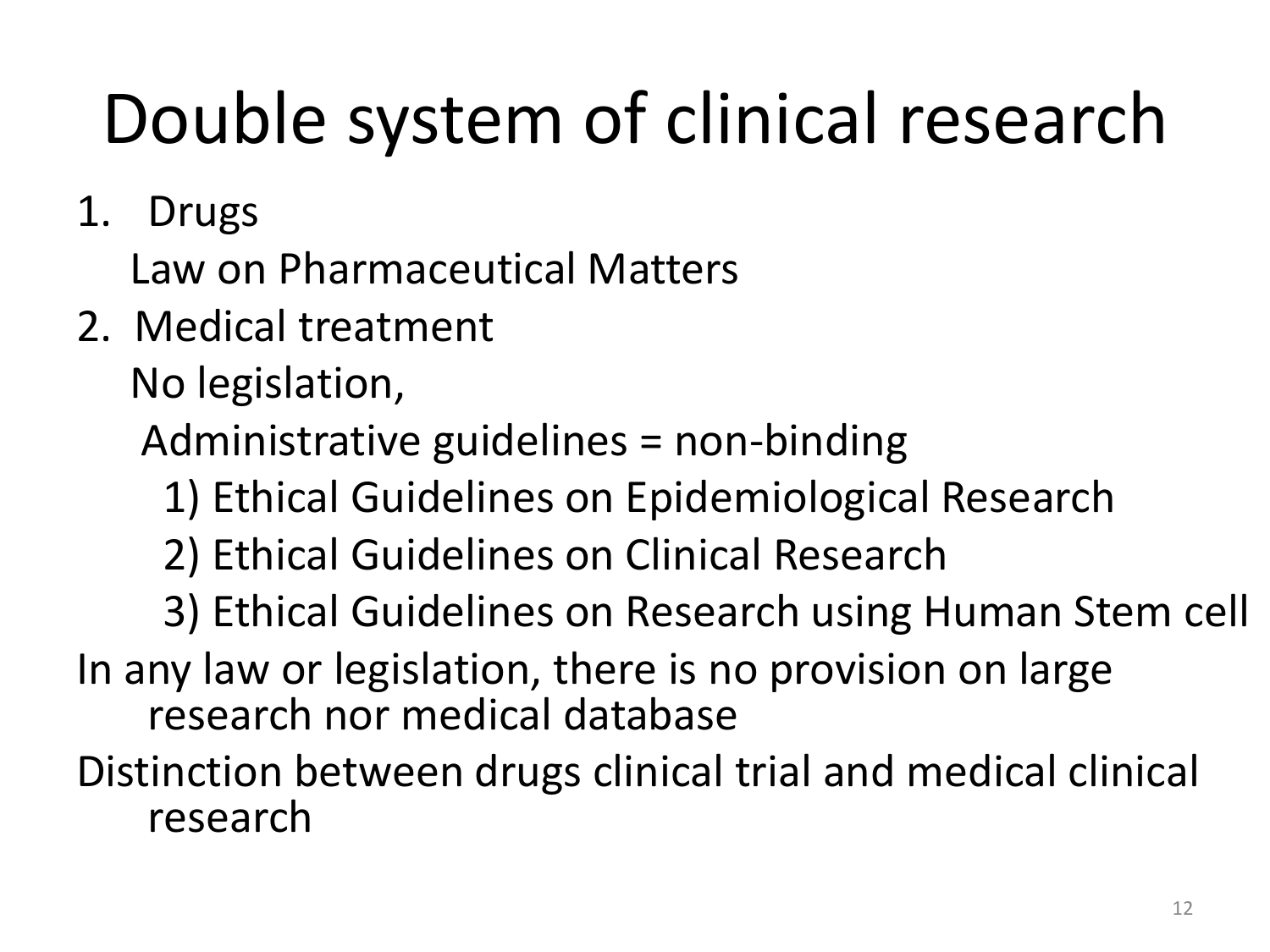# Large research="Large Scale Research"

Definition=unclear and no criteria in any law or regulations General understanding of the scale  $=$  >300 cases First large scale clinical research

 = JAMP (Japan Angina and Myocardial Infarction Prospective study) 1989

1028 cases

After JAMP study, about 200 large scale clinical researches have been done in the field of circulatory system In other fields, such as diabetes and genomic/genetic research, large scale studies are also conducted. (no statistical data)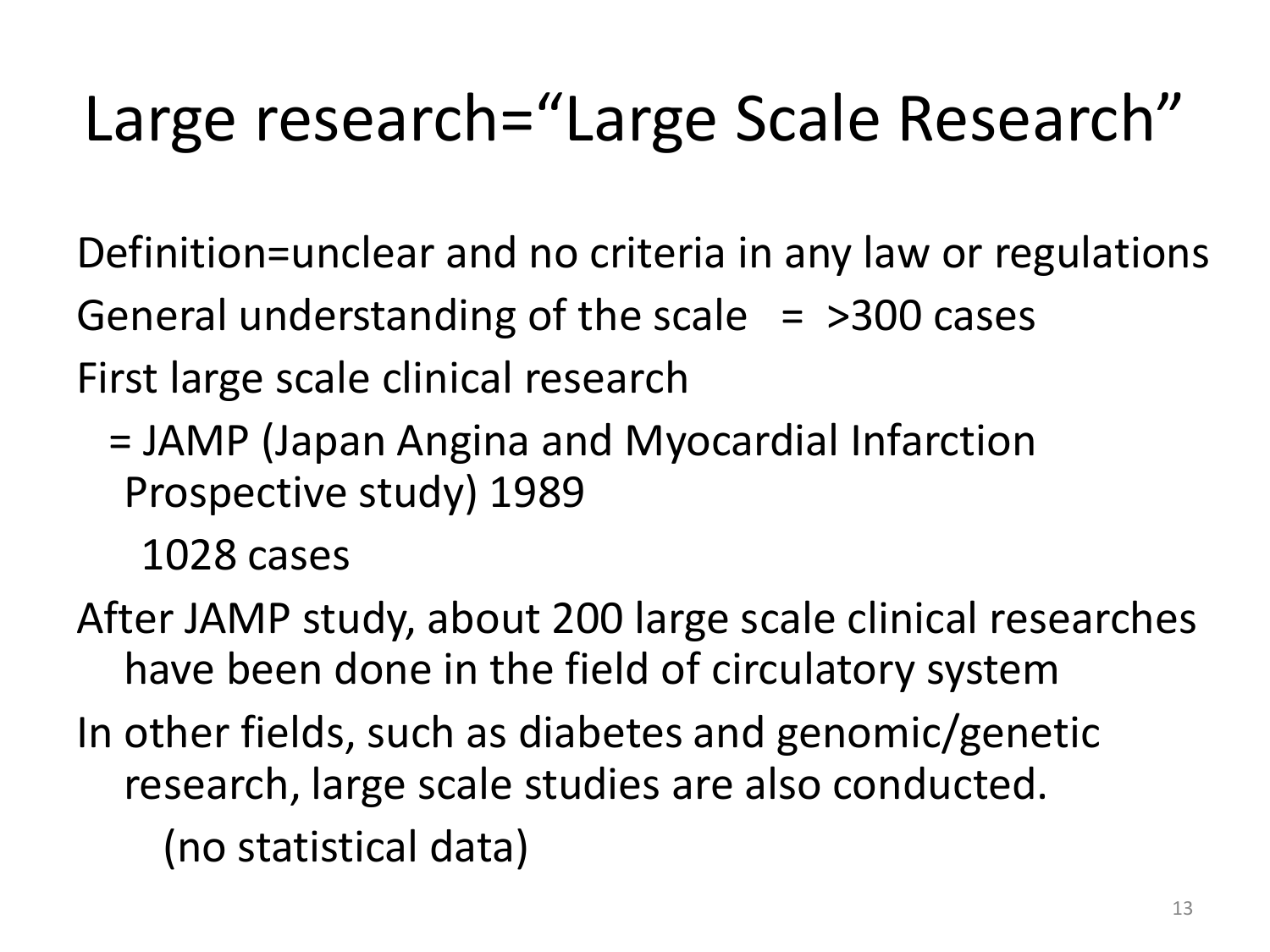# Medical databases

- Importance of scientific databases is stressed since 3rd Basic Plan of Science and Technology(2001) = medical databases included (Now=4th Plan)
- MEXT and MHLW are supporting and recommending to establish biobanks and databases
- However, no national guidelines nor criteria on medical database
	- Clinical research registry was established in 2008 :
		- 3 registries (not a single system)
		- Research results are not registered
		- The most developed databases are genomic/genetic databases together with biobanks
			- Yet, no national standard
				- Ex. Biobank Japan = about 300,000 samples stored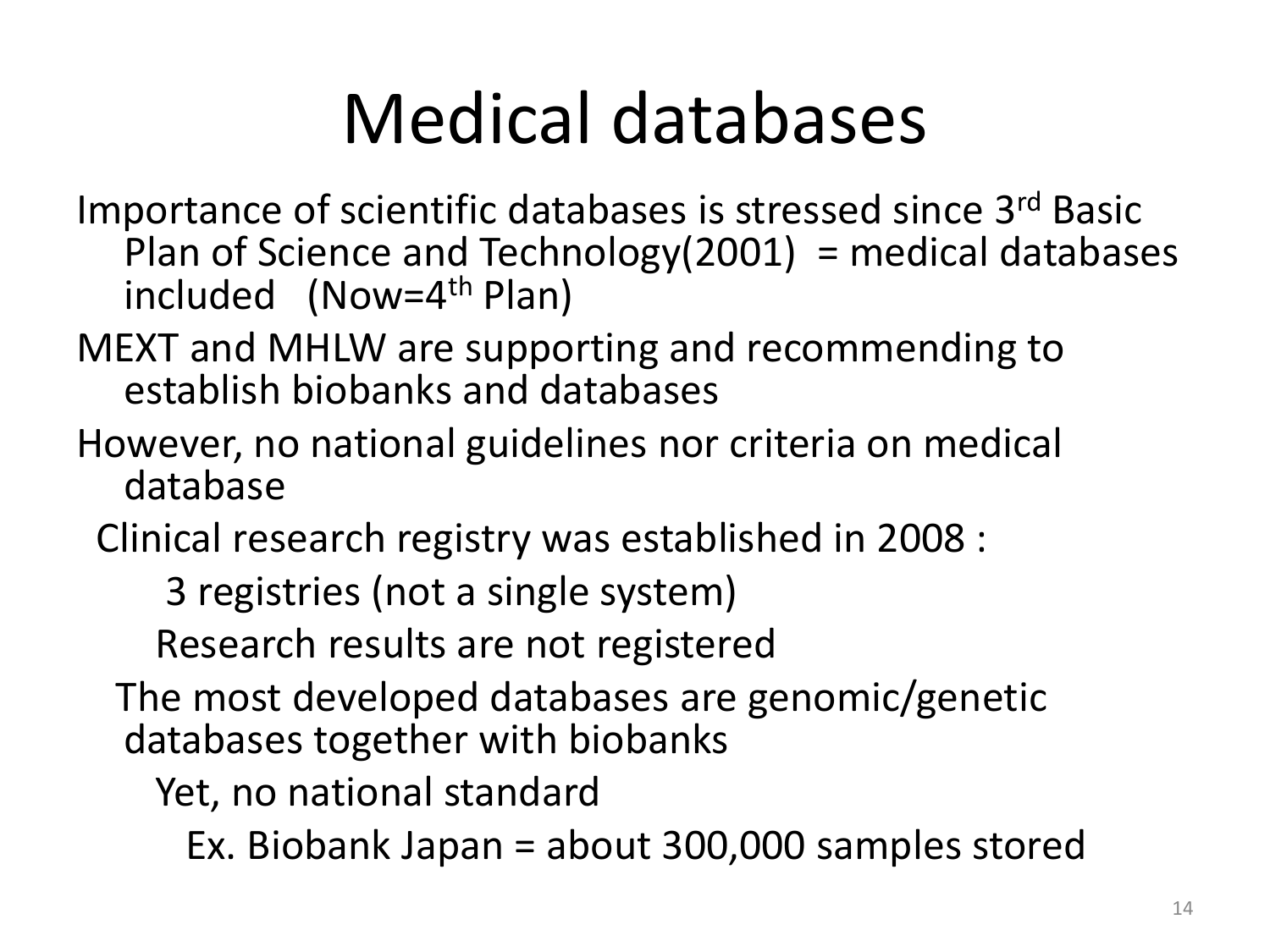# Multi-centre trials

Many multicentre trials have been conducted for drugs as well as medical treatment.

Particularities

Drugs : financed mostly by pharmaceuticals

Medical treatment :

 financed mainly by the State funds and co sponsored by private funds including pharmaceuticals

No particular regulation on multi-centre trials several provisions relating to ethical review in the guidelines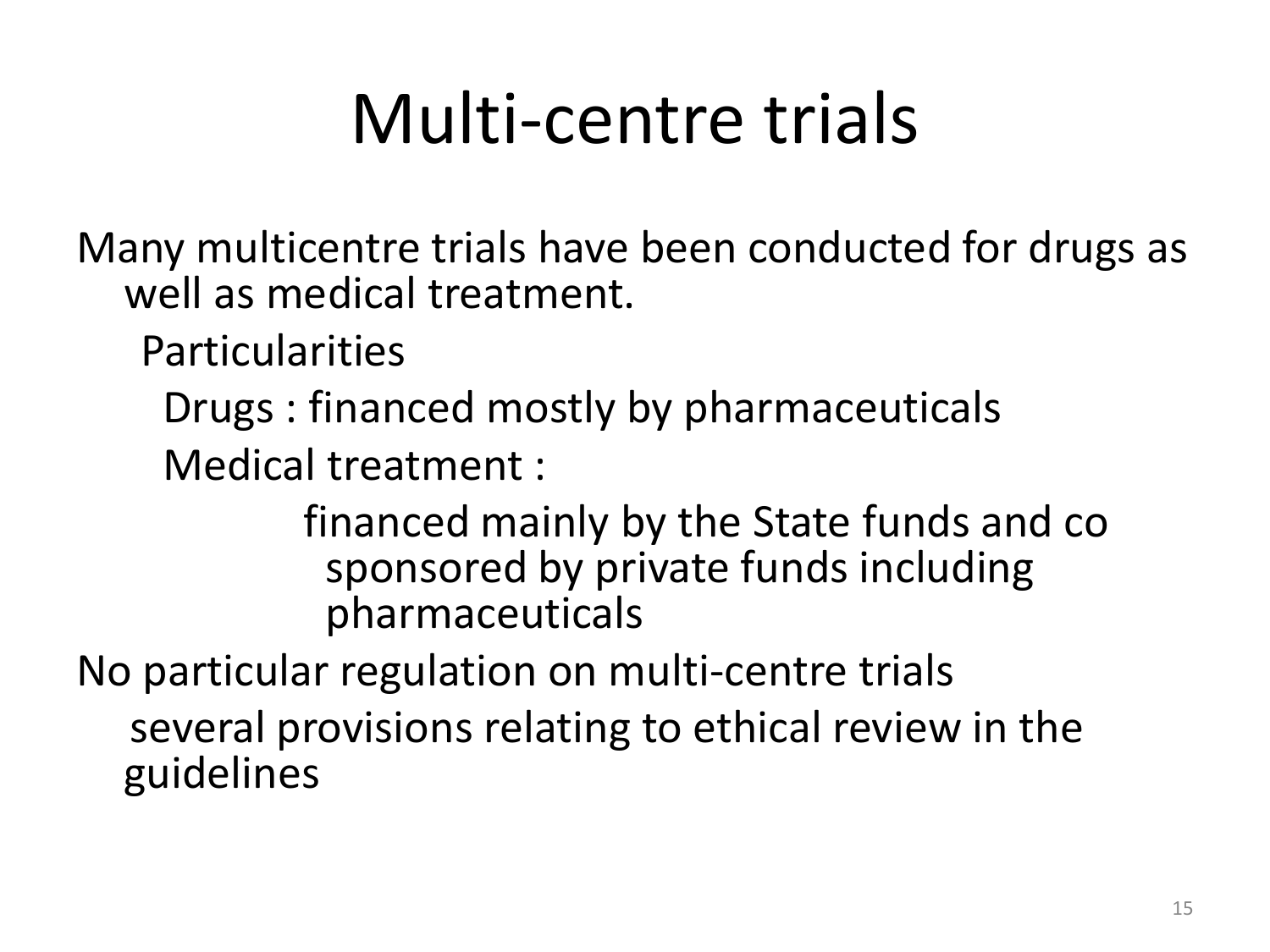Problems in large clinical research in Japan

- 1) In sufficiency of results publication Some research did not published the results.
- 2) Majority of very large scale clinical research (>1,000) are financed mainly by pharmaceuticals
- 3) Difficulties of funding
- 4) Data management institution unclear Data management by academic institutions has been rare.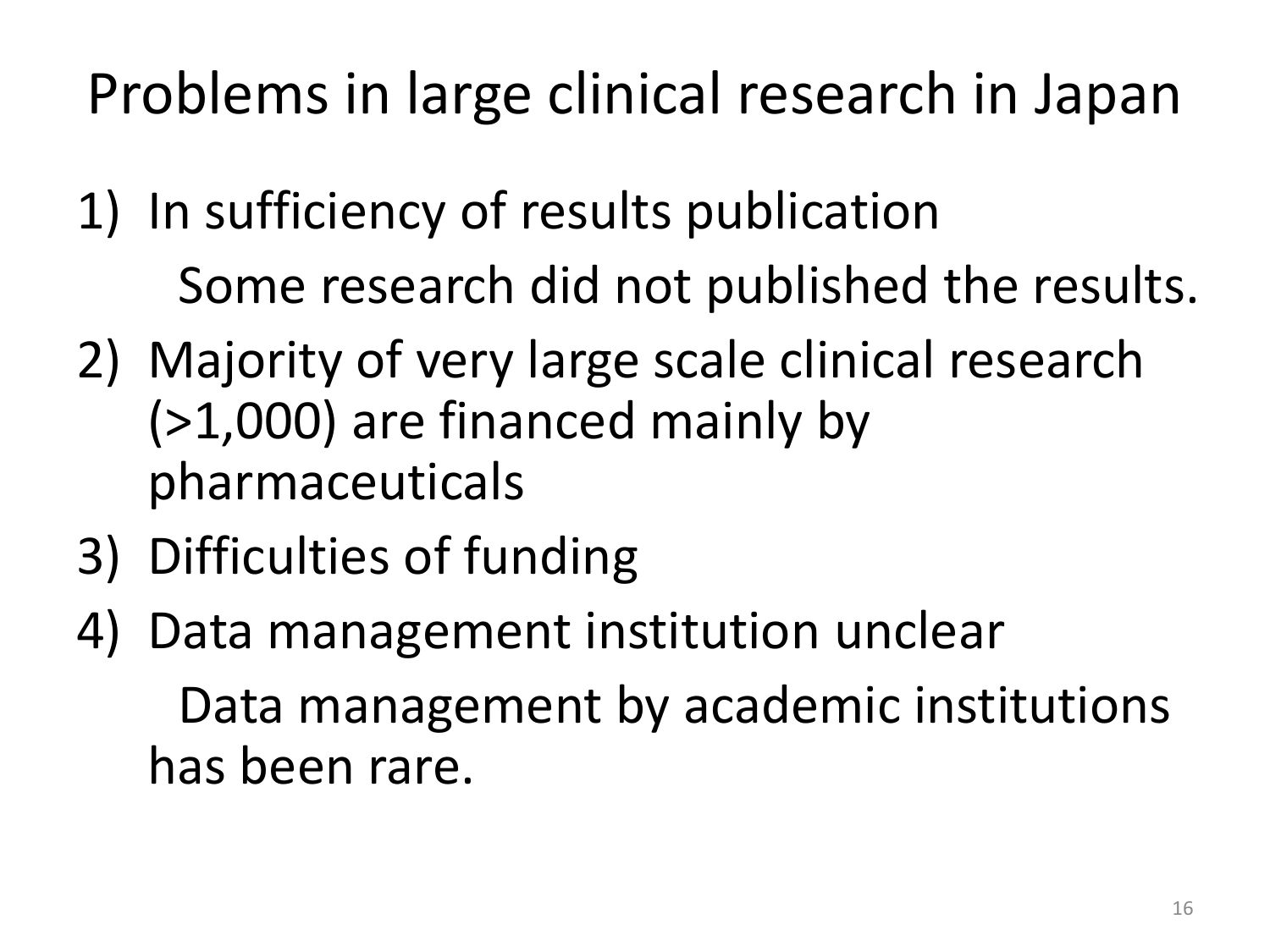# Ethical issues(1)

1) Publication of results is obligatory even in unsuccessful cases

Pharmaceuticals try to

- (a) suspend the trial by suspending the funding
- (b) not publish the results
- (c) seek some efficient results using statistical techniques
- (d) find some favourable results and use them for publicity

(Kuwashima, 2007)

2) Understanding by doctors of this kind of trial is not sufficient

 Participating doctors are not well trained for large scale trials : insufficient awareness of data management

(Tsutani et al., 1994)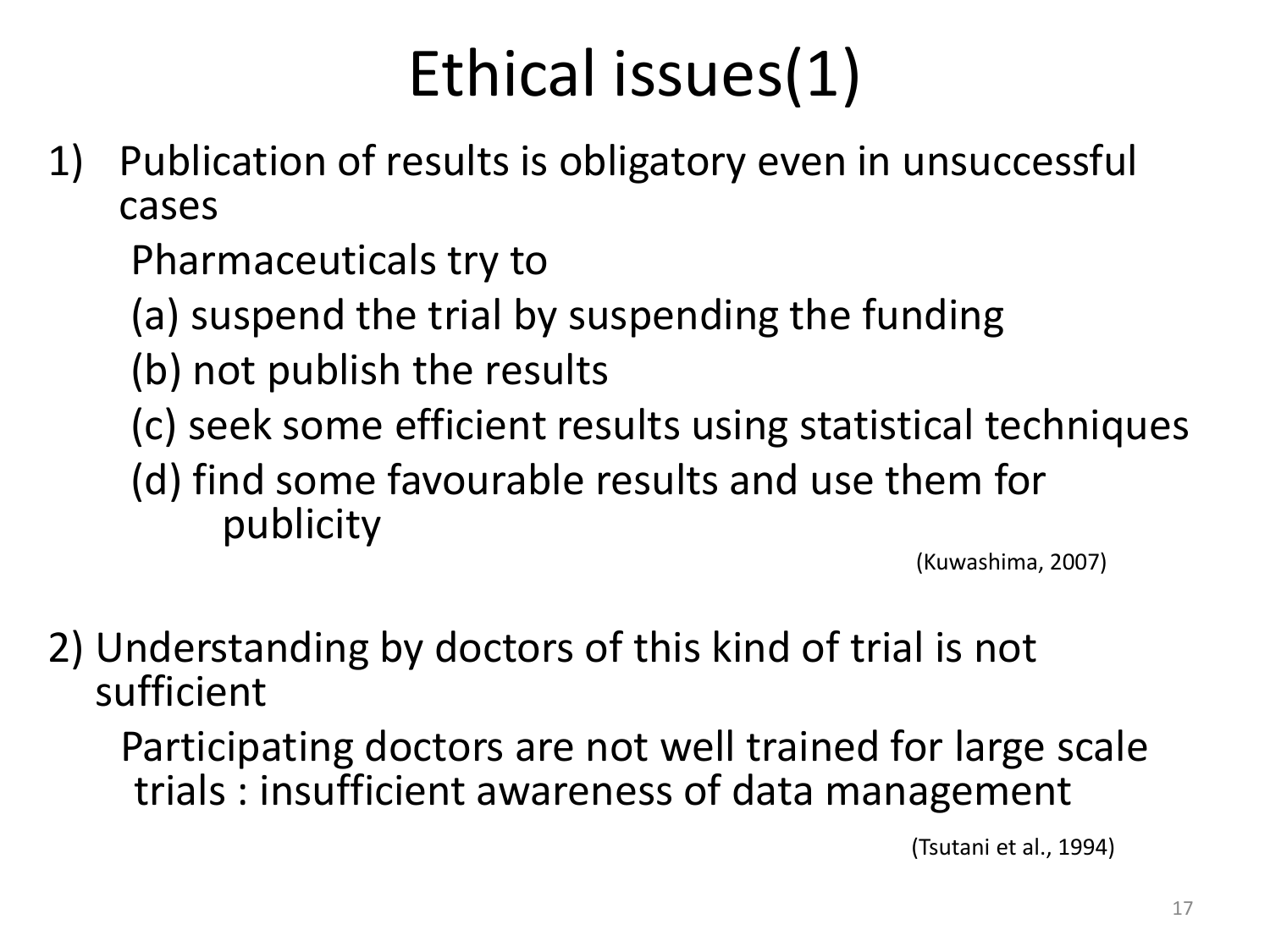# Ethical Issues (2)

3) Understanding by the participants and informed consent large scale population study and database is now expanding

Biobank and database

 Understanding of the participants are necessary Informed consent procedure may be revised in case of large scale population cohort study

4) Medical database and protection of personal data Protective measures and structure is necessary for a large scale medical database

 Law on Protection of personal information (2004) Particularities of medical data

 MHLW Guidelines on handling personal medical data (2004)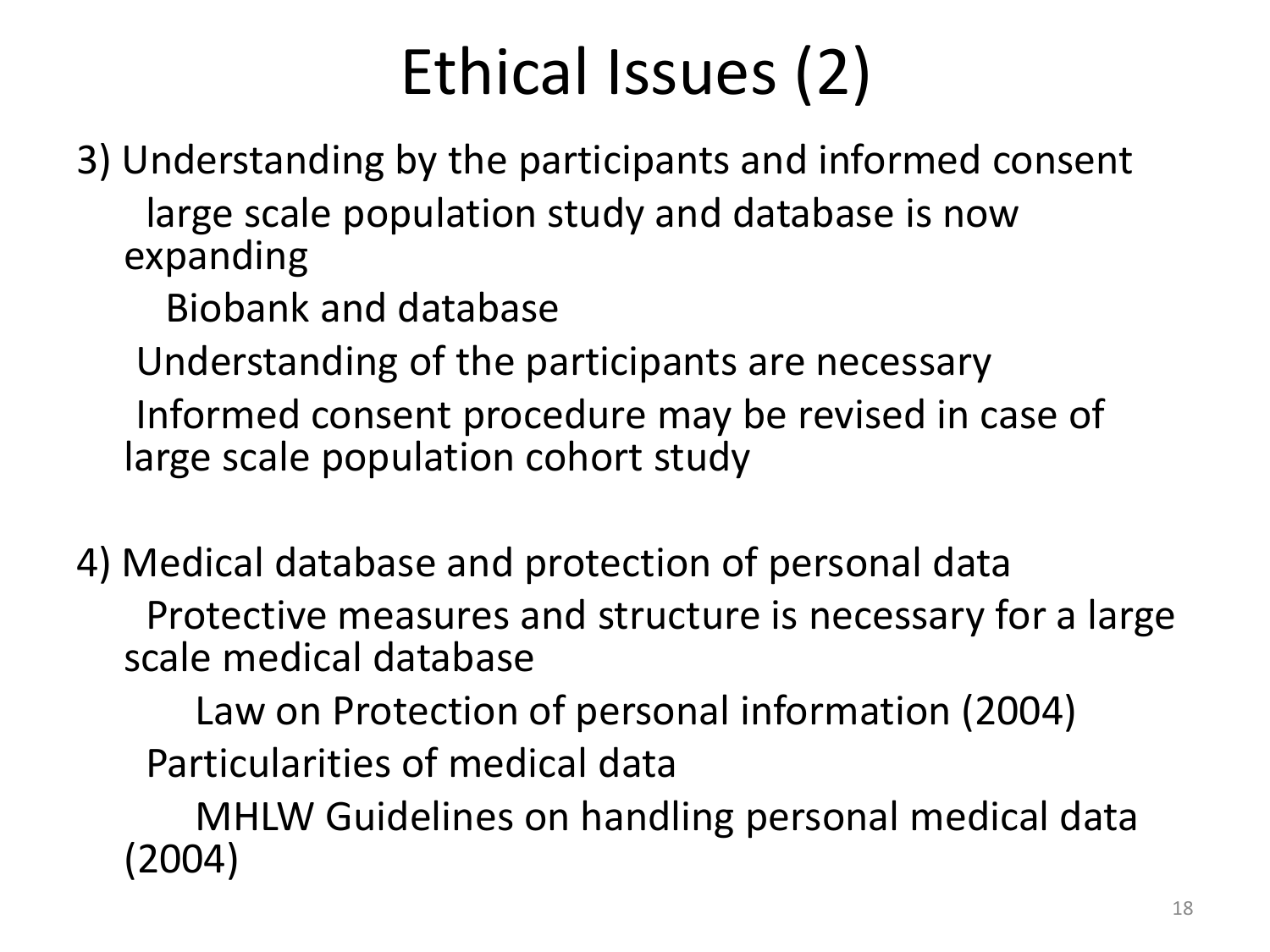## Examples of large scale study with databases

### 1. International Hap-Map Project

 Comparative study of genomic particularities in four ethnic groups

US, Japan, China, Nigeria

1,000 samples for each group

 "Community engagement" concept is introduced. : a new concept

several difficulties

informed consent procedure

public announcement

Awareness of ethnic discrimination

(particular situation in Japan)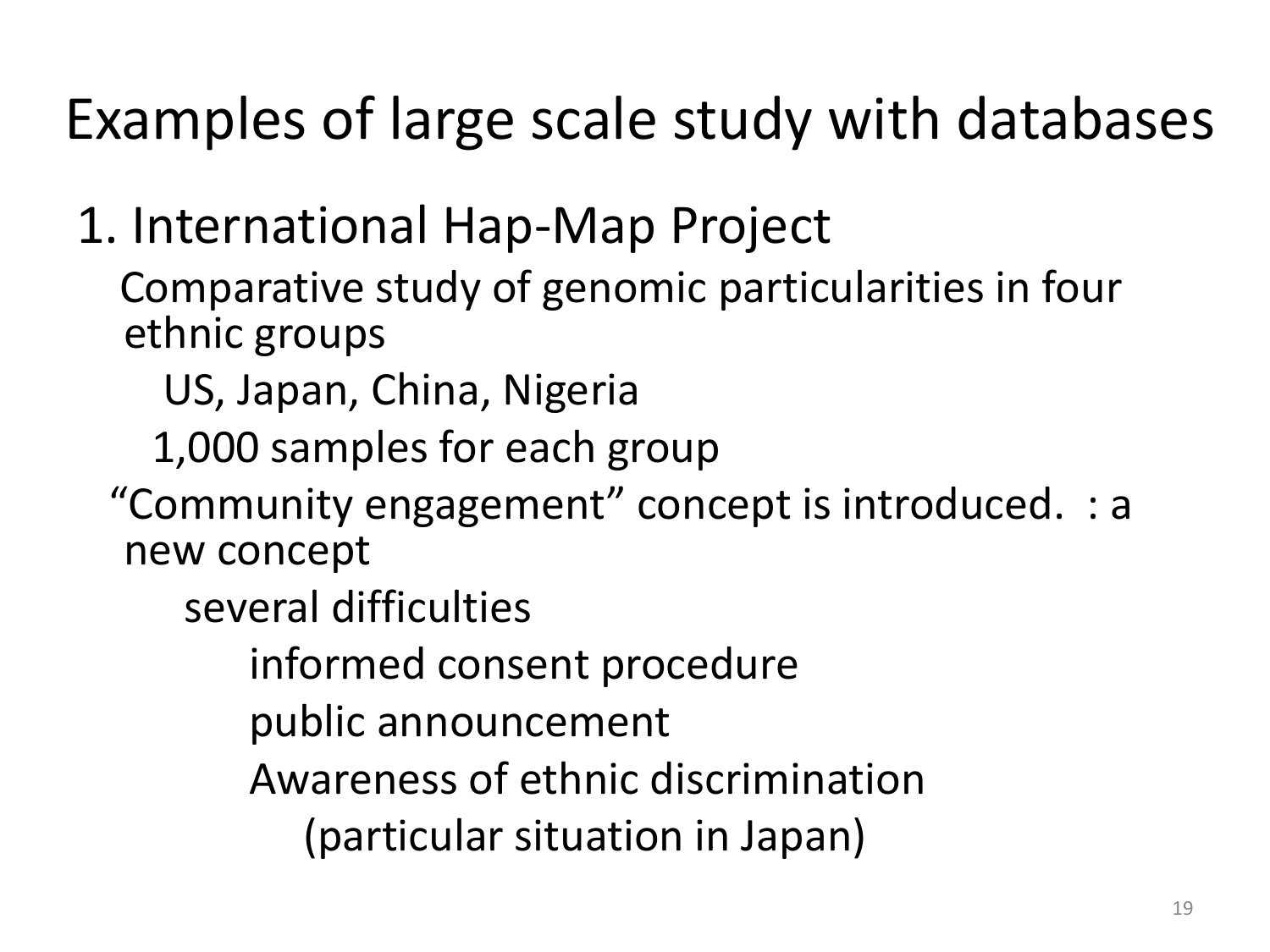## Examples of large scale study with databases

### 2. Biobank Japan

300,000 samples from patients

 Storage in Biobank Japan established in Tokyo University Institute of Medical Sciences

Genetic/genomic database

Financed by the Ministry of Education

Ethical problem

1)No public announcement, consultation, discussion

2) No structure for ethical issues

Ethics and governance

Ethical review

Informed consent procedure

\* No legislation, no guidelines for biobank and database

 Need of national criteria and rules for large scale biobank and database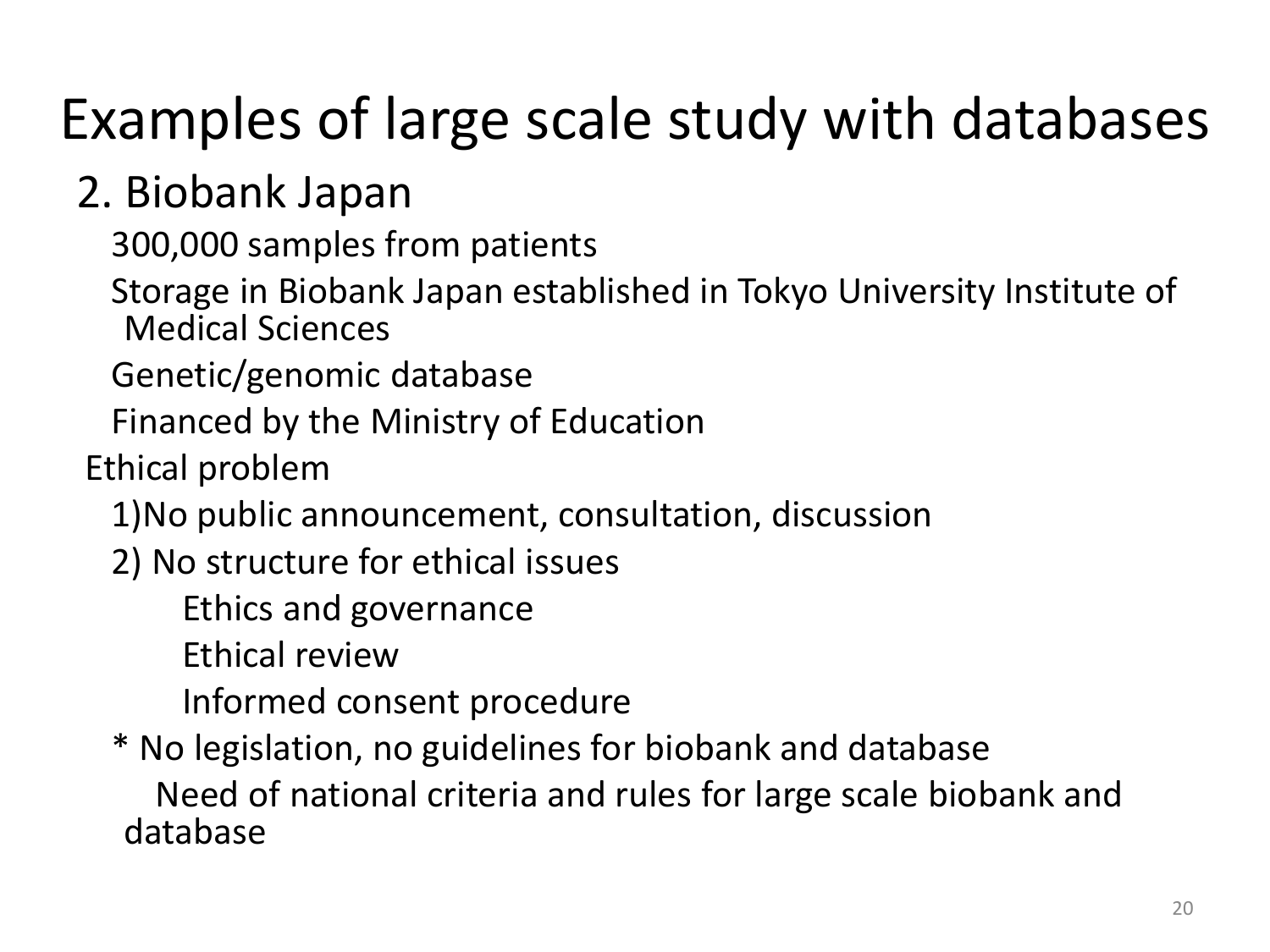## Lessons learned from Biobank Japan

- Need of Ethics and governance structure -